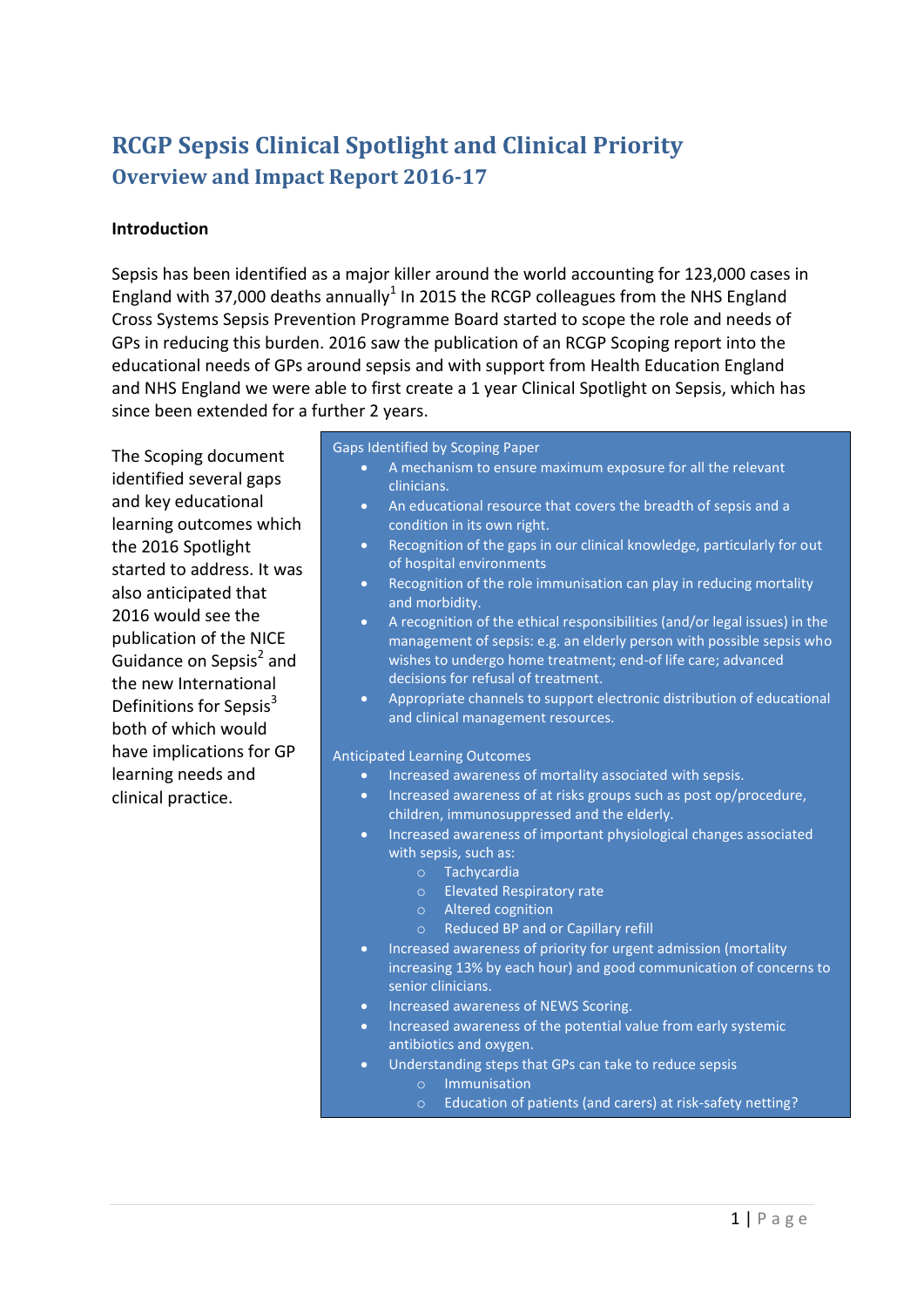## **RCGP Spotlight Programme**

The RCGP Spotlight programme selects key areas of medical interest for GPs, identifies a key

individual to develop educational and operational goals and supports the practical delivery of them over a one year period. Dr Simon Stockley was appointed to the post of RCGP Clinical Lead for Sepsis and was supported by the Clinical Priorities Project Manager Imke Jahner within the college.

## **Principal Goals of Spotlight Project**

- 4 Regional Educational Workshops
- Creation of an online RCGP Sepsis Resource Centre (RCGP Sepsis Toolkit)
- RCGP Multiagency Sepsis Summit
- Pre- and post-project evaluation

In addition to these items the Clinical Lead acted as a focus for college response and enquiries to the publication of the new guidance, with articles in a variety of GP publications and lecturing at educational events. 2016 also saw the publication of an RCGP HEE set of elearning materials on sepsis, which although not directly linked to this project had Dr Stockley as the Lead author with Drs Larcombe and Tavare.

## **Evaluation**

Pre and Post Project surveys were conducted as to GPs exposure to training and attitudes to Sepsis; these were promoted to the RCGPs 55,000 members. The encounter rate on the RCGP Sepsis Toolkit was also monitored.

Surveys 2016&17

Both surveys were circulated to the membership of the RCGP electronically, and were well supported (2016 n=555; 2017 n=404).

Replies came from a range of GPs and GPs in training with ~70:30 split

| How long have you been working as a GP? |                     |                   |                     |                   |  |  |
|-----------------------------------------|---------------------|-------------------|---------------------|-------------------|--|--|
|                                         | 2016                |                   |                     | 2017              |  |  |
| <b>Answer Options</b>                   | Response<br>Percent | Response<br>Count | Response<br>Percent | Response<br>Count |  |  |
| Less than 5 years                       | 27.0%               | 114               | 28.0%               | 78                |  |  |
| 5 to 10 years                           | 13.0%               | 55                | 18.6%               | 52                |  |  |
| 10 to 15 years                          | 15.2%               | 64                | 13.6%               | 38                |  |  |
| More than 15 years                      | 44.8%               | 189               | 39.8%               | 111               |  |  |
|                                         | answered question   | 422               |                     | 279               |  |  |

| Have you received any training in the recognition and management of sepsis? |  |                     |                   |                     |                   |  |
|-----------------------------------------------------------------------------|--|---------------------|-------------------|---------------------|-------------------|--|
|                                                                             |  | 2016                | 2017              |                     |                   |  |
| <b>Answer Options</b>                                                       |  | Response<br>Percent | Response<br>Count | Response<br>Percent | Response<br>Count |  |
| Yes                                                                         |  | 63.3%               | 349               | 72.6%               | 273               |  |
| No                                                                          |  | 36.7%               | 202               | 27.4%               | 103               |  |
|                                                                             |  | answered question   | 551               |                     | 376               |  |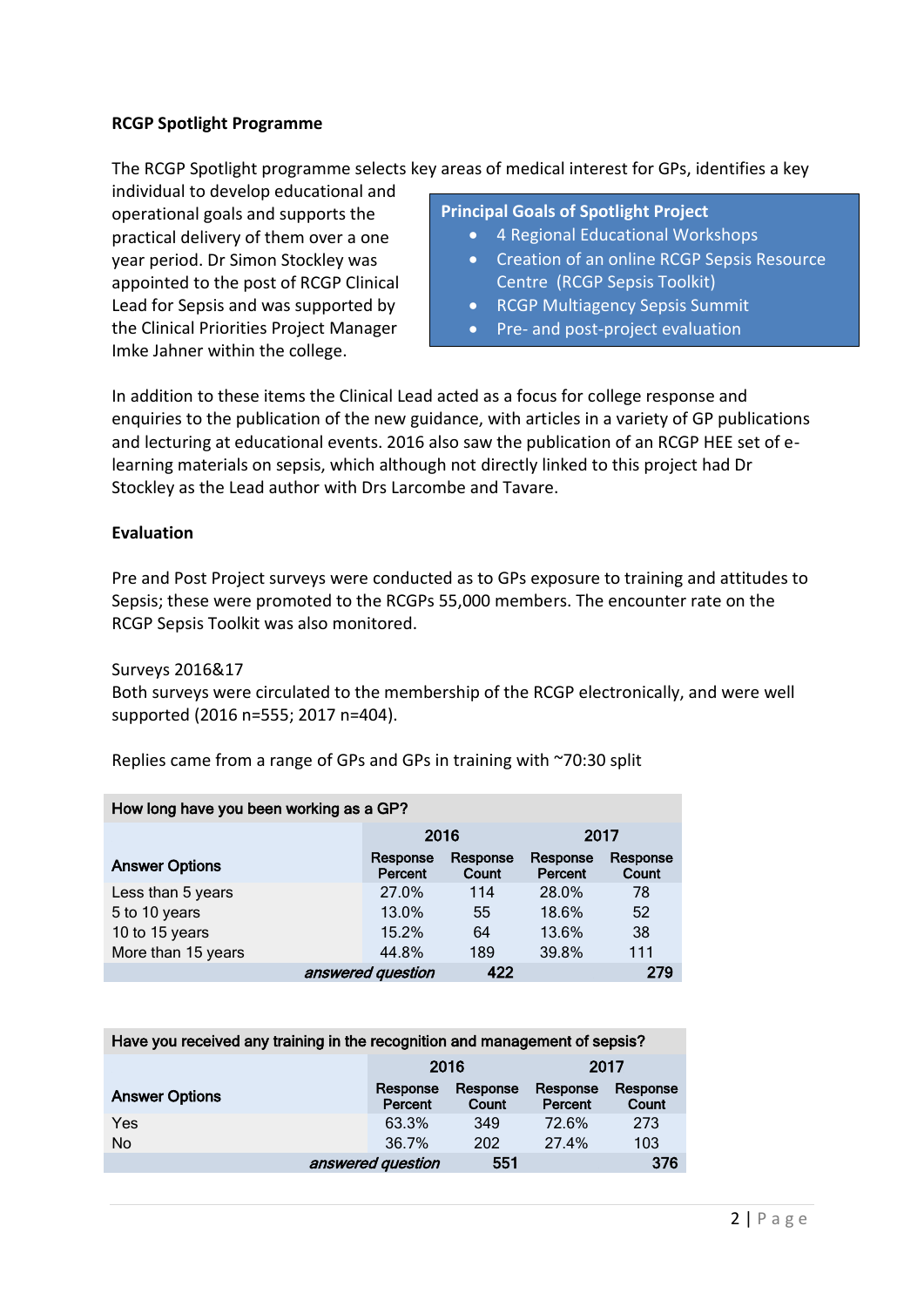## When did you most recently receive this training?

|                       |                     | 2016              |                     | 2017              |  |  |
|-----------------------|---------------------|-------------------|---------------------|-------------------|--|--|
| <b>Answer Options</b> | Response<br>Percent | Response<br>Count | Response<br>Percent | Response<br>Count |  |  |
| Within the last year  | 36.7%               | 126               | 50.9%               | 138               |  |  |
| 1-2 years ago         | 26.5%               | 91                | 29.9%               | 81                |  |  |
| 3-5 years ago         | 21.9%               | 75                | 11.8%               | 32                |  |  |
| More than 5 years ago | 14.9%               | 51                | 7.4%                | 20                |  |  |
|                       | answered question   | 343               |                     | 271               |  |  |
|                       | skipped question    | 212               |                     | 133               |  |  |

#### How did you receive this training?

|                                | 2016                |                   | 2017                |                   |  |
|--------------------------------|---------------------|-------------------|---------------------|-------------------|--|
| <b>Answer Options</b>          | Response<br>Percent | Response<br>Count | Response<br>Percent | Response<br>Count |  |
| Local / national conferences   | 9.3%                | 32                | 19.2%               | 52                |  |
| Study day                      | 23.6%               | 81                | 31.0%               | 84                |  |
| Journal article                | 10.8%               | 37                | $12.2\%$            | 33                |  |
| Online / distance learning     | 20.1%               | 69                | 25.5%               | 69                |  |
| Undergraduate medical training | 12.5%               | 43                | 6.3%                | 17                |  |
| Postgraduate medical training  | 39.7%               | 136               | 31.4%               | 85                |  |
| Other (please specify)         | 23.0%               | 79                | 17.0%               | 46                |  |
|                                | answered question   | 343               |                     | 273               |  |
|                                | skipped question    | 212               |                     | 133               |  |

It would appear that there has been a significant increase in the number of respondents who received training in sepsis within the year. It was difficult to attach particular significance to the route of training as it may simply represent an increase in the inclusion of sepsis within the content of study days and conferences.

The RCGP Toolkit went live in July to coincide with the launch of the NICE Sepsis Guidance. It continues to be a well-used resource outperforming the equivalent college webpages for other specialities. Current data from April - Sept 2017 showed 5,768 page hits on the Toolkit

The survey sought to gauge whether the respondents felt their behaviour was changing, with most replying positively.

| Has the sepsis awareness campaign changed your decisions to refer patients for<br>further assessment? |                     |                   |
|-------------------------------------------------------------------------------------------------------|---------------------|-------------------|
| <b>Answer Options</b>                                                                                 | Response<br>Percent | Response<br>Count |
| Yes                                                                                                   | 55.6%               | 203               |
| No                                                                                                    | 29.3%               | 107               |
| Unsure                                                                                                | 15.1%               | 55                |
|                                                                                                       | answered question   | 365               |
|                                                                                                       |                     |                   |

Has the sepsis awareness campaign changed your decisions to refer patients for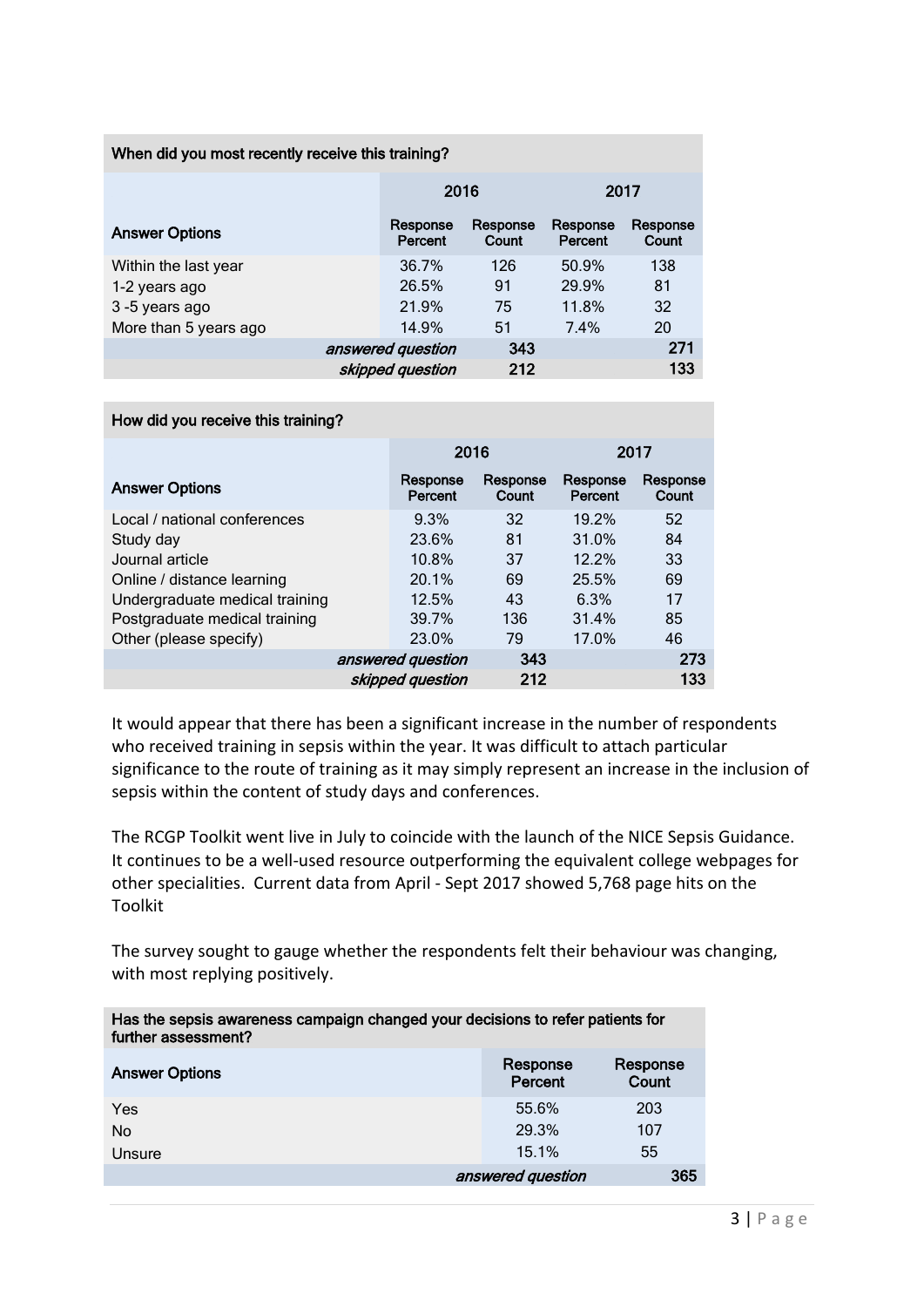The four workshops were held in London, Birmingham, Oxford and Wakefield and were fully subscribed. The Summit was held in January 2017 and produced its report which identified various areas for development including educational needs.



## **Further Development**

The RCGP has been grateful to Health Education England for the continued support of the college's sepsis efforts and the extension of the one year programme.

The 2017 survey tried to establish some measures by which we can assess changes in behaviour rather than just the undertaking of training. A baseline indication of which physiological variables were most commonly used in assessing infection was sought from survey users. That NEWS is used at all in this group is interesting, but with nearly half responding that they never use it one wonders if the uptake is not homogeneous but perhaps that NEWS not used by those who haven't had training or are longer qualified. It is notable that the survey shows respiratory rate isn't assessed as regularly (and with wider variance) as other variables is notable too given its ability to predict how sick a patient is, despite its probable greater predictive value. This is in line with other reports such as NCEPOD<sup>4</sup>.

| <b>Answer Options</b>                         | <b>Never</b>   | Rarely<br>$( < 10\%)$ | Sometimes<br>$(< 50\%)$ | Commonly<br>$(50-89%)$ | <b>Mostly</b><br>$( > 90\%)$ | Always | Not sure          | Rating<br>Average | Response<br>Count |
|-----------------------------------------------|----------------|-----------------------|-------------------------|------------------------|------------------------------|--------|-------------------|-------------------|-------------------|
| Temperature                                   | 1              | 1                     | 9                       | 11                     | 58                           | 285    | 0                 | 5.68              | 365               |
| Pulse                                         |                | $\mathbf 0$           | 7                       | 21                     | 65                           | 270    | 0                 | 5.63              | 364               |
| <b>Blood Pressure</b>                         | 2              | 1                     | 42                      | 68                     | 93                           | 156    |                   | 4.99              | 363               |
| <b>Respiratory Rate</b>                       | 1              | 13                    | 54                      | 72                     | 98                           | 126    | $\mathbf 0$       | 4.73              | 364               |
| Cognition                                     | $\overline{2}$ | 7                     | 27                      | 37                     | 78                           | 206    | 6                 | 5.27              | 363               |
| <b>Pulse Oximetry</b>                         | $\overline{2}$ | 7                     | 22                      | 44                     | 104                          | 184    | 1                 | 5.19              | 364               |
| <b>National Early Warning</b><br>Score (NEWS) | 144            | 56                    | 43                      | 27                     | 29                           | 36     | 26                | 2.87              | 361               |
|                                               |                |                       |                         |                        |                              |        | answered question |                   | 365               |
|                                               |                |                       |                         |                        |                              |        | skipped question  |                   | 39                |

#### What is the likelihood that you would assess the following elements when assessing adults with infection?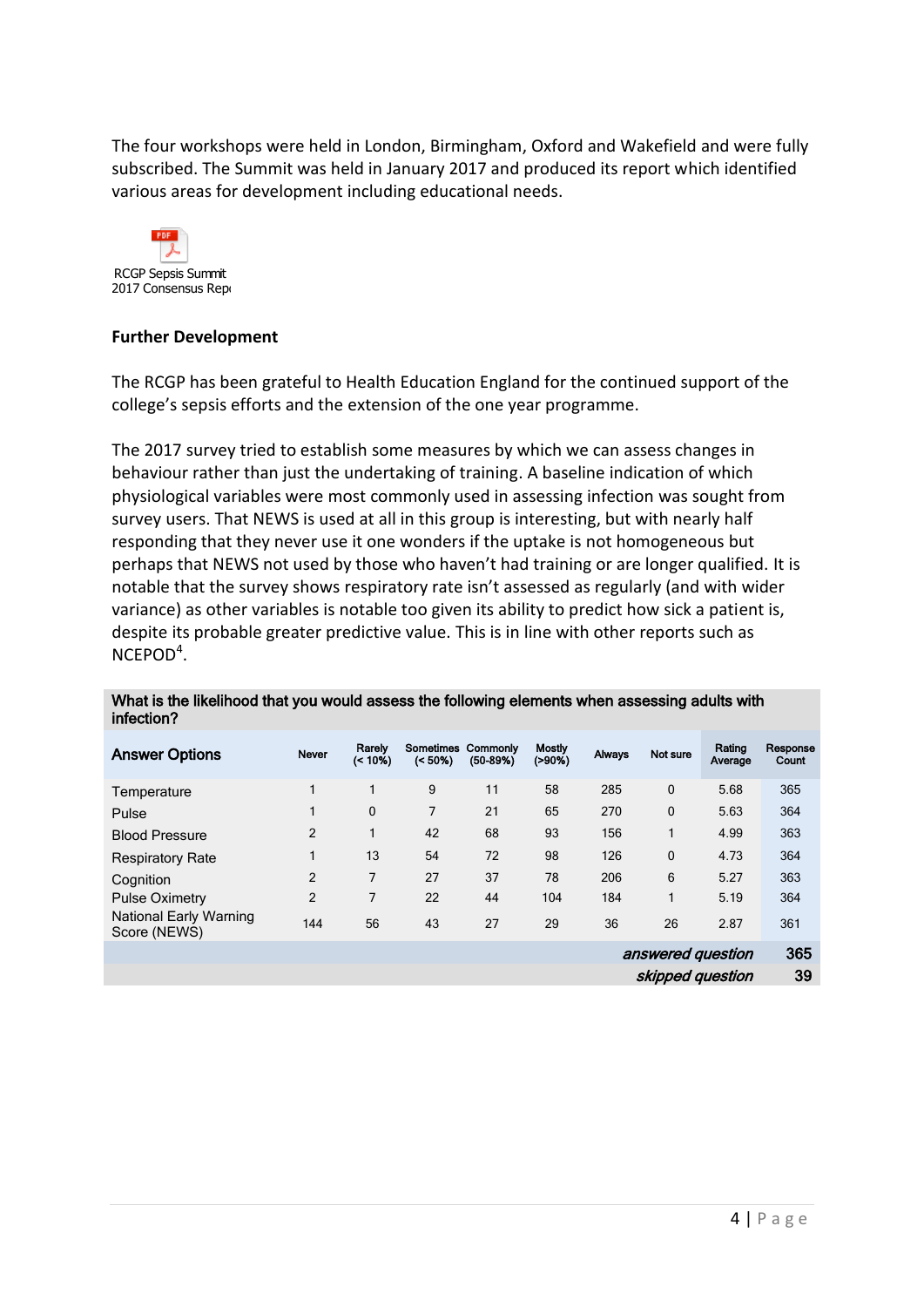

It is also recognised that to embed change in behaviour we need to develop tools to support evaluation of individuals or practice's performance when assessing the sick patient with infection.

| Have you ever undertaken audit of your assessment of patients with presumed |  |
|-----------------------------------------------------------------------------|--|
| infection against criteria for excluding sepsis?                            |  |

| <b>Answer Options</b> | Yes | No  | <b>Unsure</b>     | Rating<br>Average | Response<br>Count |
|-----------------------|-----|-----|-------------------|-------------------|-------------------|
| In adults             | 16  | 344 |                   | 1.96              | 363               |
| In children           | 22  | 333 | 4                 | 1.95              | 359               |
|                       |     |     | answered question |                   | 365               |
|                       |     |     |                   | skipped question  | 39                |

#### If the right tool were available to support such an audit, is it something that you are likely to consider doing within the next 48 months?

| <b>Answer Options</b> | Response<br>Percent | Response<br>Count |
|-----------------------|---------------------|-------------------|
| Definitely            | 18.4%               | 67                |
| <b>Highly likely</b>  | 22.7%               | 83                |
| Likely                | 39.5%               | 144               |
| <b>Unlikely</b>       | 14.5%               | 53                |
| No                    | 4.9%                | 18                |
|                       | answered question   | 365               |
|                       | skipped question    | 39                |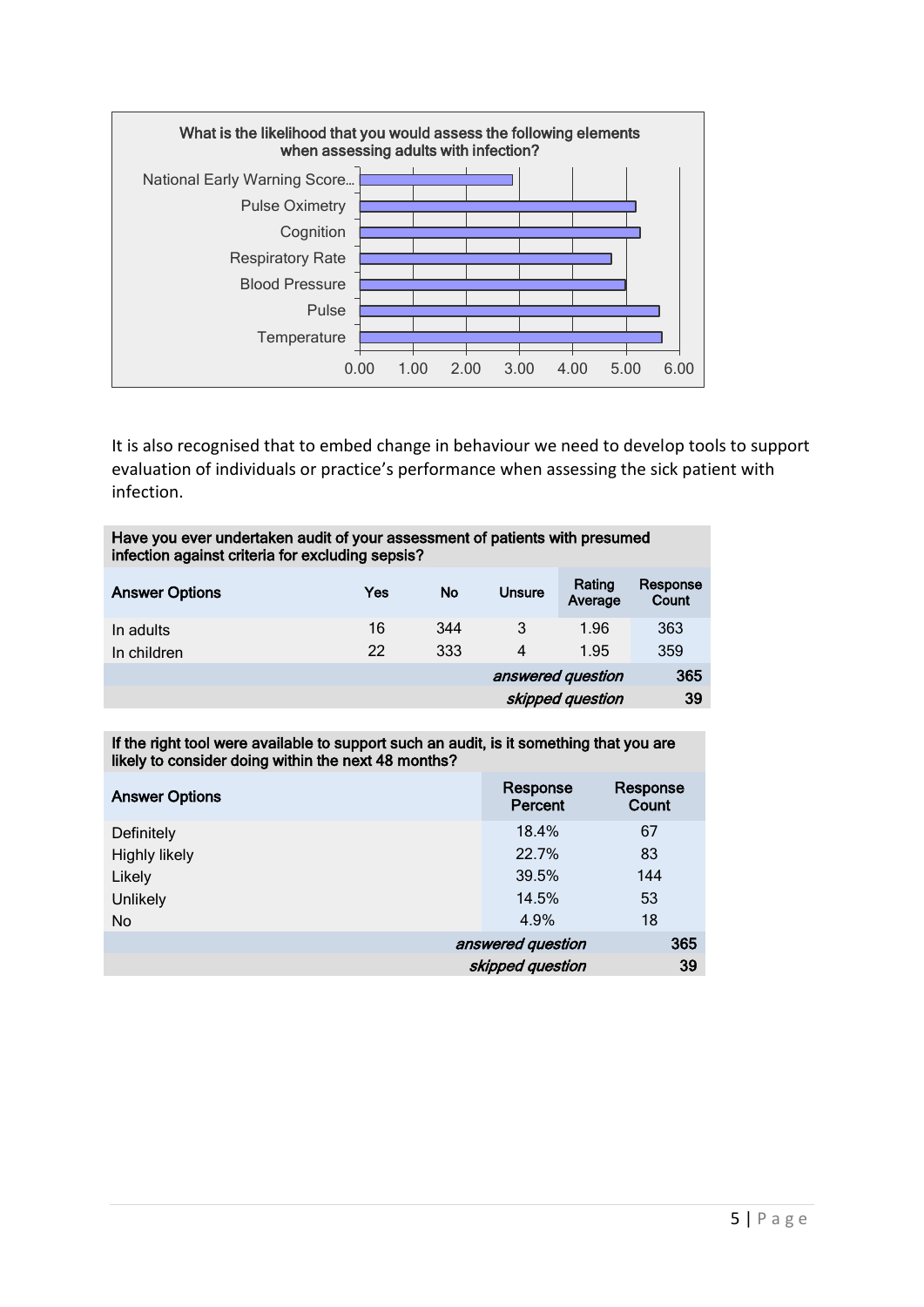The workshops identified that challenges in communicating concern and the prioritisation to ambulance colleagues was a particular area of concern and probable gap. This was in part a concern about how ambulances were prioritised to GP urgent calls but also how the message between a highly trained professional GP and non-clinical call ambulance call taker with minimal training was conducted. The survey confirmed what the workshop suggested that most GPs had never had training in this key area.

| Have you ever had training in how ambulance services prioritise GP urgent<br>transportation and 999 ambulance requests? |                     |                   |
|-------------------------------------------------------------------------------------------------------------------------|---------------------|-------------------|
| <b>Answer Options</b>                                                                                                   | Response<br>Percent | Response<br>Count |
| Yes                                                                                                                     | 16.2%               | 59                |
| N <sub>o</sub>                                                                                                          | 81.6%               | 297               |
| Unsure                                                                                                                  | $2.2\%$             | 8                 |
|                                                                                                                         | answered question   | 364               |
|                                                                                                                         | skipped question    | 40                |

| When have you received such training? |                     |                   |
|---------------------------------------|---------------------|-------------------|
| <b>Answer Options</b>                 | Response<br>Percent | Response<br>Count |
| Within the last year                  | 59.3%               | 35                |
| 1-2 years ago                         | 22.0%               | 13                |
| 3-5 years ago                         | 11.9%               |                   |
| More than 5 years ago                 | 6.8%                | 4                 |
|                                       | answered question   | 59                |

#### Would you find (further) information / training in this area helpful in your management of sick patients?

| <b>Answer Options</b> | Response<br>Percent | Response<br>Count |
|-----------------------|---------------------|-------------------|
| Yes                   | 87.1%               | 316               |
| No                    | 12.9%               | 47                |
|                       | answered question   | 363               |
|                       | skipped question    | 41                |

| What would your preferred medium for receiving this be? |                     |                   |
|---------------------------------------------------------|---------------------|-------------------|
| <b>Answer Options</b>                                   | Response<br>Percent | Response<br>Count |
| On-line learning                                        | 58.4%               | 212               |
| Brief Handout from my local service                     | 35.8%               | 130               |
| Webinar with experts                                    | $121\%$             | 44                |
| RCGP/Ambulance service - web page/online toolkit        | 27.0%               | 98                |
| Other (please specify)                                  | 10.2%               | 37                |
|                                                         | answered question   | 363               |
|                                                         | skipped question    | 41                |